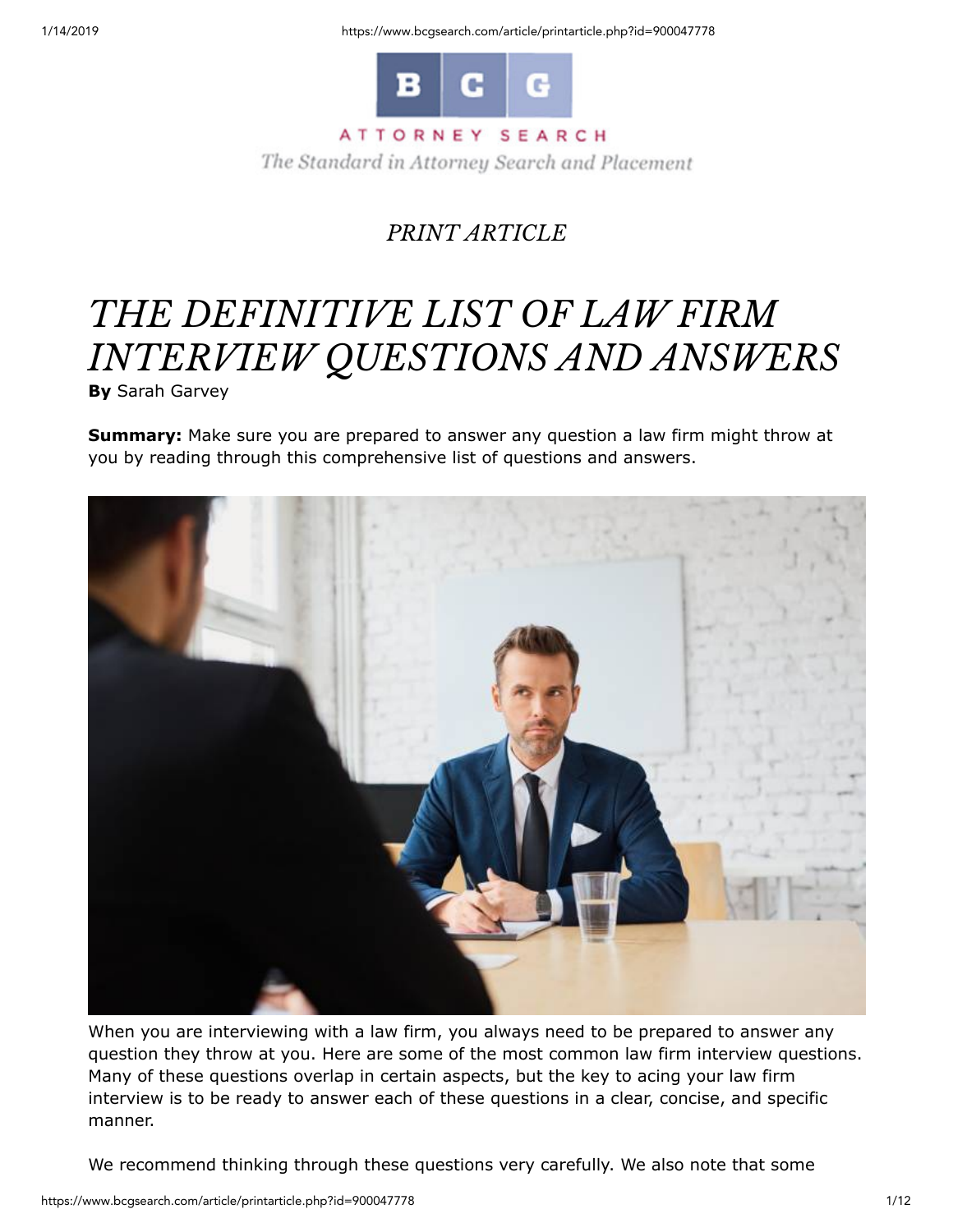people benefit from physically writing out the answers and even practicing speaking them out loud. The goal is not to memorize answers, but rather to become so conversant with the questions you might be asked and the answers you will give that nothing rattles you during the interview and the answers roll effortlessly off your tongue.

The questions are organized according to the following categories (click to go directly to that specific section):

- **Self-Descriptive Questions [\(https://www.bcgsearch.com/article/900047778/The-Definitive-List-of-Law-](https://www.bcgsearch.com/article/900047778/The-Definitive-List-of-Law-Firm-Interview-Questions-and-Answers/#01)Firm-Interview-Questions-and-Answers/#01)**
- **Strengths, Weaknesses, and Professional Attributes [\(https://www.bcgsearch.com/article/900047778/The-Definitive-List-of-Law-](https://www.bcgsearch.com/article/900047778/The-Definitive-List-of-Law-Firm-Interview-Questions-and-Answers/#02)Firm-Interview-Questions-and-Answers/#02)**
- **[Career Path and Goals \(https://www.bcgsearch.com/article/900047778/The-](https://www.bcgsearch.com/article/900047778/The-Definitive-List-of-Law-Firm-Interview-Questions-and-Answers/#03)Definitive-List-of-Law-Firm-Interview-Questions-and-Answers/#03)**
- **Job Qualifications and Suitability for the Position [\(https://www.bcgsearch.com/article/900047778/The-Definitive-List-of-Law-](https://www.bcgsearch.com/article/900047778/The-Definitive-List-of-Law-Firm-Interview-Questions-and-Answers/#04)Firm-Interview-Questions-and-Answers/#04)**
- **Personality, Values, and Views on Law [\(https://www.bcgsearch.com/article/900047778/The-Definitive-List-of-Law-](https://www.bcgsearch.com/article/900047778/The-Definitive-List-of-Law-Firm-Interview-Questions-and-Answers/#05)Firm-Interview-Questions-and-Answers/#05)**
- **Specific Accomplishments [\(https://www.bcgsearch.com/article/900047778/The-Definitive-List-of-Law-](https://www.bcgsearch.com/article/900047778/The-Definitive-List-of-Law-Firm-Interview-Questions-and-Answers/#06)Firm-Interview-Questions-and-Answers/#06)**
- **Law School Experience [\(https://www.bcgsearch.com/article/900047778/The-Definitive-List-of-Law-](https://www.bcgsearch.com/article/900047778/The-Definitive-List-of-Law-Firm-Interview-Questions-and-Answers/#07)Firm-Interview-Questions-and-Answers/#07)**
- **Outside Interests and Hobbies [\(https://www.bcgsearch.com/article/900047778/The-Definitive-List-of-Law-](https://www.bcgsearch.com/article/900047778/The-Definitive-List-of-Law-Firm-Interview-Questions-and-Answers/#08)Firm-Interview-Questions-and-Answers/#08)**

**Self-Descriptive Questions**: These are open-ended questions that ask you to give a description or characterization of yourself. The interviewer is interested in the substance of what you say (what kind of person you are), but the interviewer also is interested in how and why you give the answer you give. Successful answers will be short, simple, and articulate. They also will demonstrate a sophistication and appropriateness of judgment as to why you chose a particular characteristic, trait, or experience to discuss over all others.

Tell me about yourself.

See **How to Answer the "Tell Me about Yourself" Interview Question [\(https://www.hb.org/how-to-answer-the-tell-me-about-yourself-interview](https://www.hb.org/how-to-answer-the-tell-me-about-yourself-interview-question/)question/)** for more information.

How would your friends/co-workers describe you?

See **5 Interview Questions You Should Always Expect [\(https://www.lawcrossing.com/article/900046537/5-Interview-Questions-](https://www.lawcrossing.com/article/900046537/5-Interview-Questions-You-Should-Always-Expect/)You-Should-Always-Expect/)** for more information.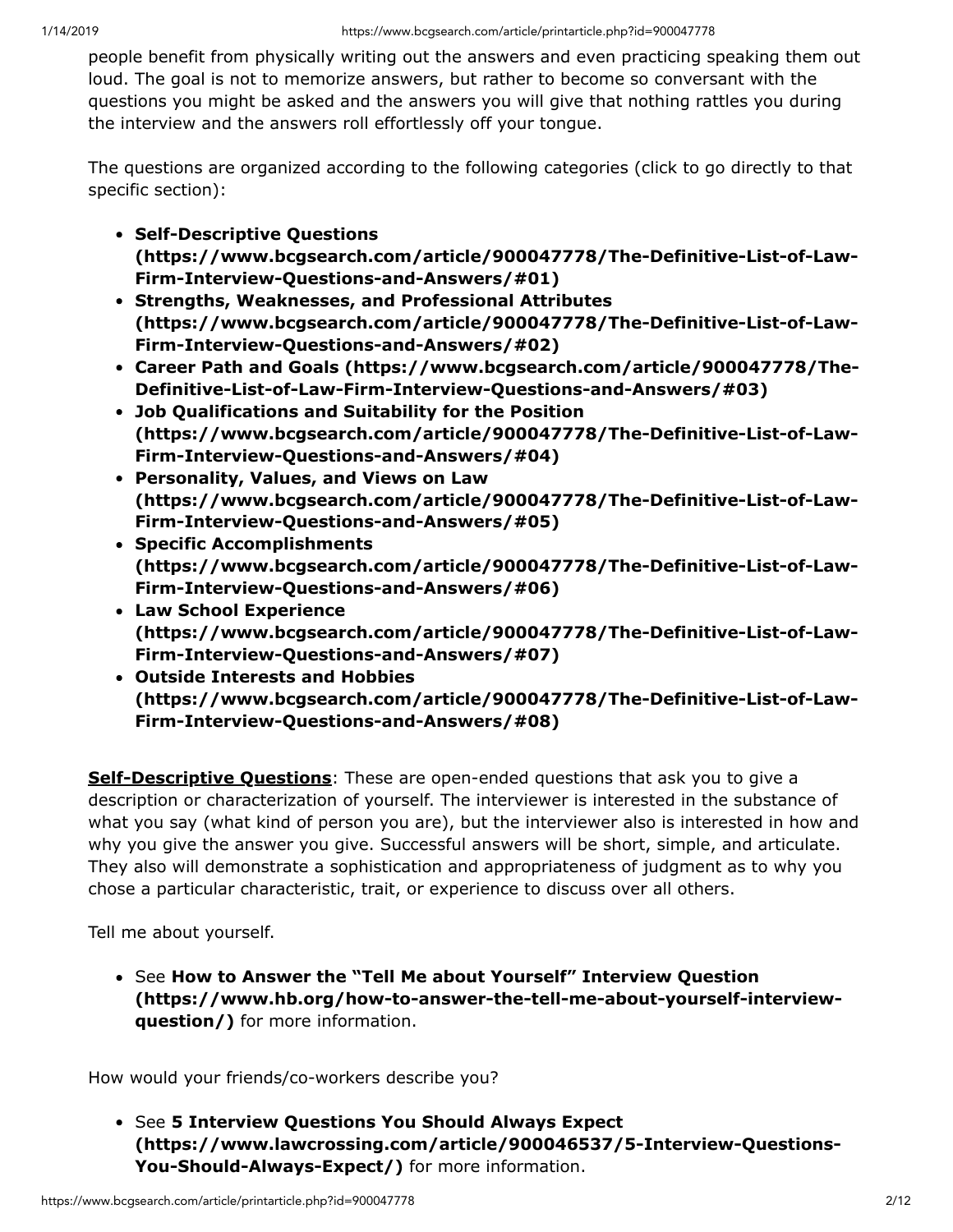How would you describe yourself as a person?

See **Why You Should Practice Everything Out Loud Before an Interview as an [Attorney \(https://www.bcgsearch.com/article/900046039/Why-You-Should-](https://www.bcgsearch.com/article/900046039/Why-You-Should-Practice-Everything-Out-Loud-Before-an-Interview-as-an-Attorney/)Practice-Everything-Out-Loud-Before-an-Interview-as-an-Attorney/)** for more information.

What is important to you in life?

**• See Use Personal Stories to Connect with an Employer and Get a Job [\(https://www.hb.org/use-stories-to-get-a-job-and-connect-with-an](https://www.hb.org/use-stories-to-get-a-job-and-connect-with-an-employer/)employer/)** for more information.

Who is your hero/heroine? Why did you choose your undergraduate major? How have you changed in the last five years? What experiences most influenced your career choice?

See **Open-Ended Interview Questions [\(https://www.bcgsearch.com/article/900020686/Open-Ended-Interview-](https://www.bcgsearch.com/article/900020686/Open-Ended-Interview-Questions/)Questions/)** for more information.

What constitutes success in your mind?

**• See Seven Areas Where We Get Our Sense of Self as an Attorney [\(https://www.bcgsearch.com/article/900045974/Seven-Areas-Where-We-](https://www.bcgsearch.com/article/900045974/Seven-Areas-Where-We-Get-Our-Sense-of-Self-as-an-Attorney/)Get-Our-Sense-of-Self-as-an-Attorney/)** for more information.

Do you see yourself as a litigator or transactional lawyer? Why? What do I need to know about you that's not on your resume?

**Questions about Your Strengths, Weaknesses, and Professional Attributes**: These questions are designed to illuminate your strengths and weaknesses, which are obviously relevant to an employer. When it comes to strengths, you should be honest and confident but not boastful or arrogant. The law firm is looking to fill a position that requires certain skills and you want the law firm to know without hesitation that you are more than capable of performing those very skills. Why would a law firm hire a litigator who is not fully confident in his or her writing ability, for example? When it comes to weaknesses, you should be forthright – but be mindful that you can almost always "spin" a "weakness" into a "positive" by demonstrating a willingness to acknowledge that weakness, to work hard to overcome it, and to figure out a way to move past it or to use it to your advantage.

What are your weaknesses?

See **Making Others Aware of Your Weaknesses Can Make You More Trusted [\(https://www.hb.org/making-others-aware-of-your-weaknesses-can-make](https://www.hb.org/making-others-aware-of-your-weaknesses-can-make-you-more-trusted/)you-more-trusted/)** for more information.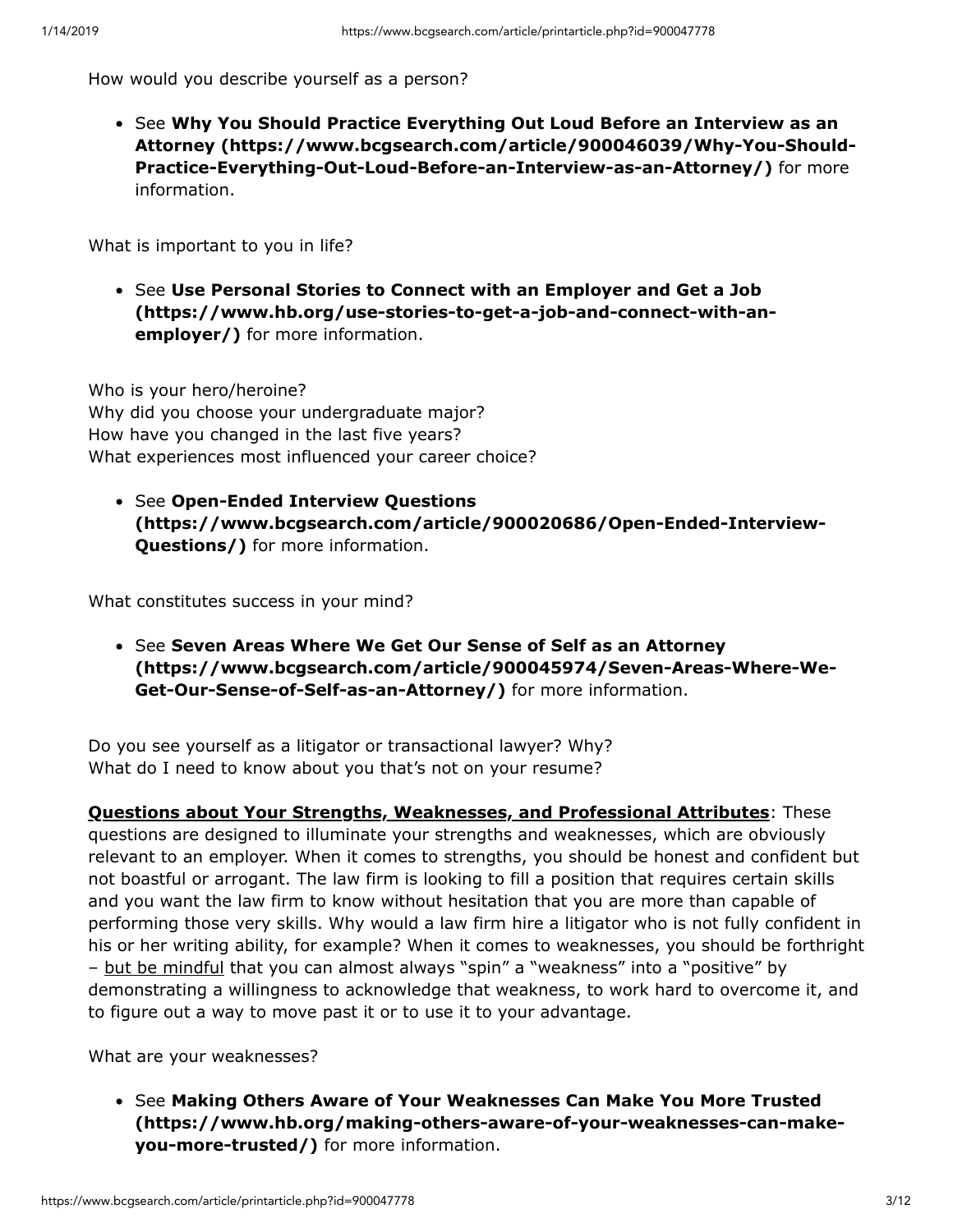What are your strengths?

• See [The Importance of Being Extraordinary \(https://www.hb.org/the](https://www.hb.org/the-importance-of-being-extraordinary/)**importance-of-being-extraordinary/)** for more information.

What's the biggest mistake you've ever made?

See **Legal Job Interviews & Handling Negative Questions [\(https://www.lawcrossing.com/article/900010975/Legal-Job-Interviews-](https://www.lawcrossing.com/article/900010975/Legal-Job-Interviews-Handling-Negative-Questions/)Handling-Negative-Questions/)** for more information.

How do you get the best out of people? How do you go about handling difficult people? How would you go about building a trusting relationship with a client? How do you work under pressure? How strong are your writing skills? What sort of management skills do you have?

See **Why an Attorney Needs to Think Like an Advocate in a Law Firm Interview [\(https://www.bcgsearch.com/article/900045978/Why-an-Attorney-Needs](https://www.bcgsearch.com/article/900045978/Why-an-Attorney-Needs-to-Think-Like-an-Advocate-in-a-Law-Firm-Interview/)to-Think-Like-an-Advocate-in-a-Law-Firm-Interview/)** for more information.

Would make you a good trial advocate?

**Questions about Your Career Path and Goals**: These questions can reach as far back as your initial desire to pursue law and include anything along your career path up until now – high school, college, law school, past jobs, and past professions. The interviewer wants to see a logical progression to your career arc, so he or she feels confident that you have the mindset and experience necessary to do the job at hand and be part of the legal profession. The interviewer also wants to see that you are a "goals minded" person with an overarching career plan for the rest of your professional life. Lawyers with plans and goals are considered assets to law firms, as opposed to people who appear to aimlessly drift through life and jobs without the benefit of a structured and reasoned plan.

Why did you choose law?

Why did you go to law school? Have your goals changed since then? How has your education and experience prepared you for the practice of law?

See **Nailing the Interview [\(https://www.lawcrossing.com/article/1615/Nailing-the-Interview/\)](https://www.lawcrossing.com/article/1615/Nailing-the-Interview/)** for more information.

Why did you choose to work at these specific organizations on your resume? What did you particularly like/dislike about that work? Why did you leave your prior jobs?

• See [How to Explain "Job Hopping" \(https://www.hb.org/how-to-explain-job](https://www.hb.org/how-to-explain-job-hopping/)**hopping/)** for more information.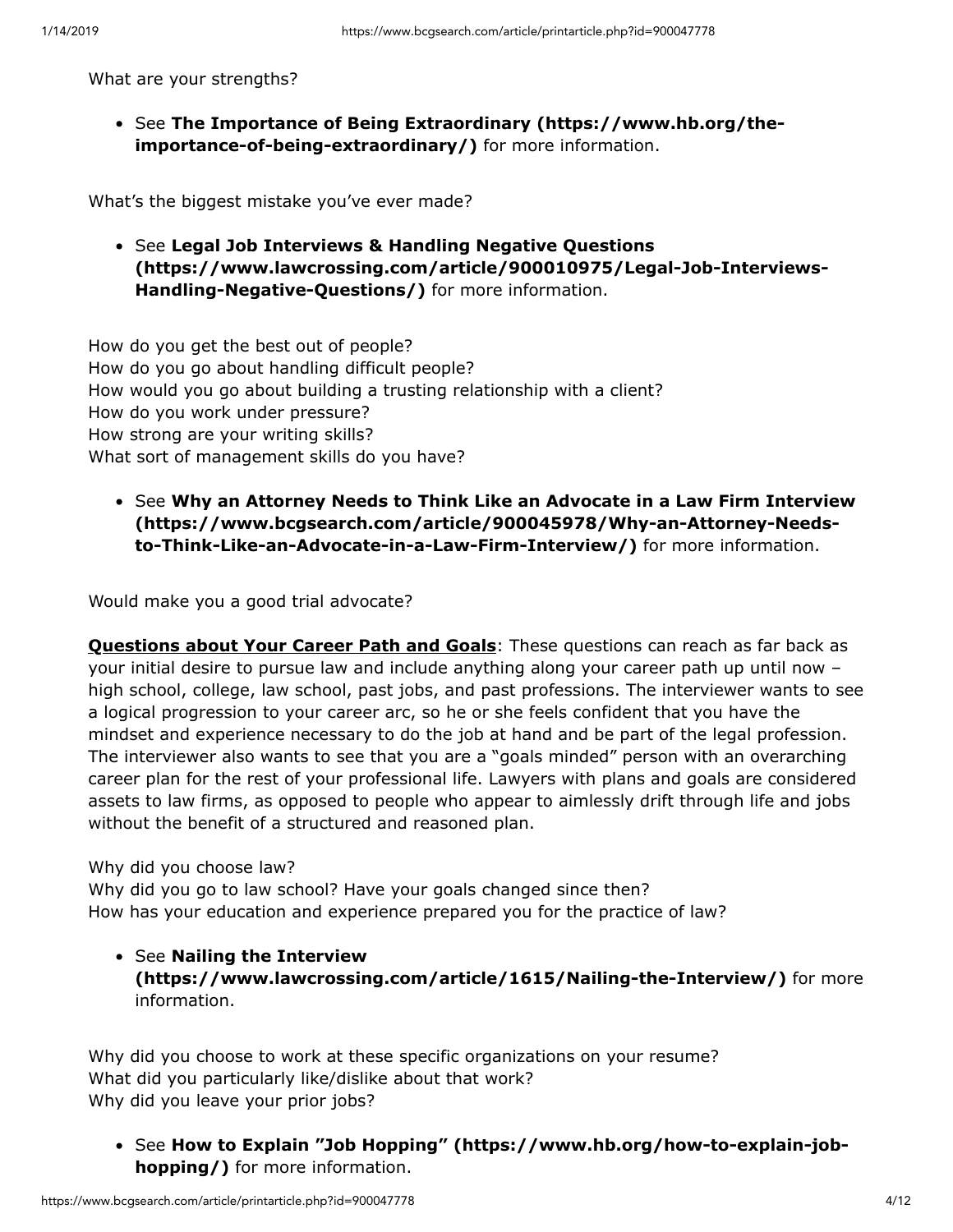What did you do between college and law school? Why did you decide to switch from your previous field to law?

See **Simplifying the Complications in Your Story [\(https://www.bcgsearch.com/article/900047407/Simplifying-the-](https://www.bcgsearch.com/article/900047407/Simplifying-the-Complications-in-Your-Story/)Complications-in-Your-Story/)** for more information.

What goals have you set for yourself? How are you planning to achieve them?

See **[Visualize Where You Are Going: Think Big \(https://www.hb.org/visualize](https://www.hb.org/visualize-where-you-are-going-think-big/)where-you-are-going-think-big/)** for more information.

What are your short/long term career goals? How are you planning to achieve these goals? Where do you see yourself in 5 (or 10) years? In what ways do you see yourself needing further development in order for you to be fully effective in your career?

**Questions about Your Job Qualifications and Suitability for the Position**: These questions are designed to assess whether you are qualified for the particular position being offered and whether you are suitable for the law firm offering it. Your answers should demonstrate that you understand the nature of the job, can do the work, are interested in the relevant area of law, and actually want to do the job as opposed to just taking the job because it is available. Your answers should show the interviewer that you have researched the firm and have a good basis for wanting to be at that firm – whether it is because the firm has a great reputation in the field, attracts the best clients and most sophisticated work, is located near your hometown where you are returning to settle, or for another rational reason. You want your interviewer to understand that – due to your experience, background, expertise, personal plans, and commitment – there is simply no better candidate for the position and firm.

How would you describe your ideal job? What kinds of things give you the most satisfaction in your work? What do you know about our organization?

**See Legal Job Interview: Homework You Should Do [\(https://www.lawcrossing.com/article/900010948/Legal-Job-Interview-](https://www.lawcrossing.com/article/900010948/Legal-Job-Interview-Homework-You-Should-Do/)Homework-You-Should-Do/) for more information.**

Why do you want to work at our office? Why do you want to work in our office, as opposed to other offices that do similar work?

**See Communicate Your Value: How to Get a Job and Keep It [\(https://www.hb.org/communicate-your-value-get-a-job-and-keep-it/\)](https://www.hb.org/communicate-your-value-get-a-job-and-keep-it/) for more information.**

What do you like most about this firm/practice group/organization?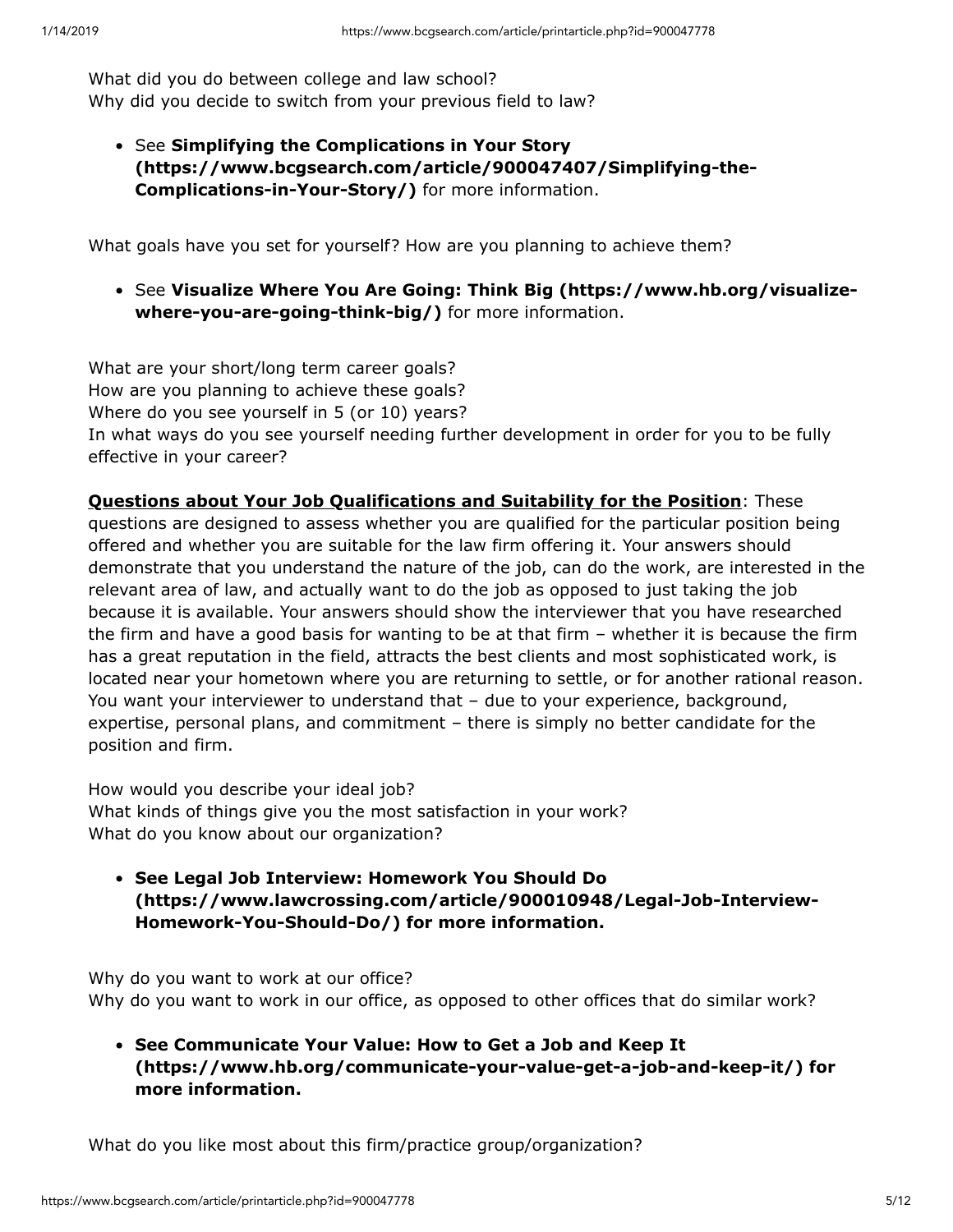**See What Is the Most Important Interview Question? [\(https://www.lawcrossing.com/article/900046251/What-Is-the-Most-](https://www.lawcrossing.com/article/900046251/What-Is-the-Most-Important-Interview-Question/)Important-Interview-Question/) for more information.**

Which of our legal practice areas and/or areas of interest are you most interested in? Why are you looking at this area of specialization? How did you become interested in X practice area/subject matter?

**See Nine Rules of Thumb for Attorney Interviews [\(https://www.bcgsearch.com/article/900045944/Nine-Rules-of-Thumb-for-](https://www.bcgsearch.com/article/900045944/Nine-Rules-of-Thumb-for-Attorney-Interviews/)Attorney-Interviews/) for more information.**

How much experience have you had in your field of interest?

**[See You Need to Be Seen as an Authority \(https://www.hb.org/you-need-to](https://www.hb.org/you-need-to-be-seen-as-an-authority/)be-seen-as-an-authority/) for more information.**

What fields interest you other than the one you are in? Why our practice setting? Why our issues?

**See How to Get Hired: The Art of Being Interviewed [\(https://www.lawcrossing.com/article/900011048/How-to-Get-Hired-The-](https://www.lawcrossing.com/article/900011048/How-to-Get-Hired-The-Art-of-Being-Interviewed/)Art-of-Being-Interviewed/) for more information.**

What is your geographical preference? What ties do you have to our area?

**See What's the Best Way to Convince a Firm That I Am Serious about My [Geographic Move? \(https://www.lawcrossing.com/article/900018293/Whats](https://www.lawcrossing.com/article/900018293/Whats-the-best-way-to-convince-a-firm-that-I-am-serious-about-my-geographic-move/)the-best-way-to-convince-a-firm-that-I-am-serious-about-my-geographicmove/) for more information.**

What qualifications do you have that will make you successful at this job?

See **Interviewing Tips: The Five Musts of Interviewing [\(https://www.hb.org/interviewing-tips-the-five-musts-of-interviewing/\)](https://www.hb.org/interviewing-tips-the-five-musts-of-interviewing/)** for more information.

What sets you apart from other candidates?

**[See Concentrate on Your Strengths \(https://www.hb.org/concentrate-on](https://www.hb.org/concentrate-on-your-strengths/)your-strengths/) for more information.**

Why should we select you over all the other candidates?

**[See Do Not Ever Be Afraid to Broadcast Your Value \(https://www.hb.org/do](https://www.hb.org/do-not-ever-be-afraid-to-broadcast-your-value/)not-ever-be-afraid-to-broadcast-your-value/) for more information.**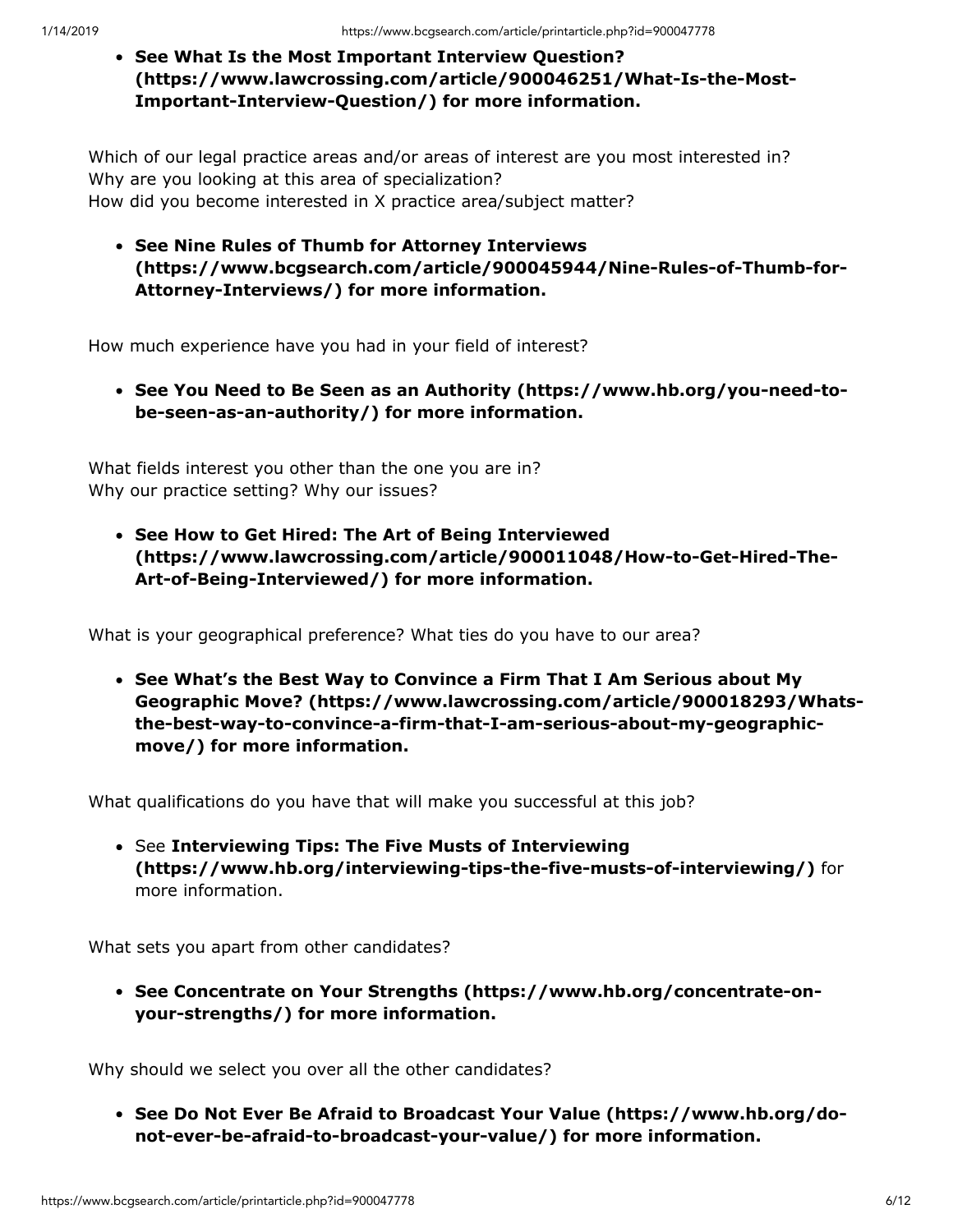What can you bring to this organization?

**[See You Need to Be Relevant to Your Employer \(https://www.hb.org/you](https://www.hb.org/you-need-to-be-relevant-to-your-employer/)need-to-be-relevant-to-your-employer/) for more information.**

What would you look forward to most in this job?

**See Tips to Help You Stand Out from the Crowd [\(https://www.lawcrossing.com/article/900009248/Tips-to-Help-You-Stand-](https://www.lawcrossing.com/article/900009248/Tips-to-Help-You-Stand-Out-From-the-Crowd/)Out-From-the-Crowd/) for more information.**

What would the greatest drawback of this job be for you? What do you think will be the hardest part of this job for you? What kind of training or supervision are you looking for in a job? What criteria are you using to evaluate the employer for which you hope to work?

**See How "Soft Skills" Can Save the Day in an Attorney Interview [\(https://www.bcgsearch.com/article/900045961/How-Soft-Skills-Can-Save](https://www.bcgsearch.com/article/900045961/How-Soft-Skills-Can-Save-the-Day-in-an-Attorney-Interview/)the-Day-in-an-Attorney-Interview/) for more information.**

What is your ultimate career goal? How does this job fit into those goals?

**[See You Need to Sell, Sell, Sell \(https://www.hb.org/you-need-to-sell-sell](https://www.hb.org/you-need-to-sell-sell-sell/)sell/) for more information.**

Why did you come to us through an agency? What are you expecting from this firm in the future?

**See How to Excel at Second Round Interviews and Get More Job Offers (https://www.bcgsearch.com/article/900046395/How-to-Excel-at-Second-[Round-Law-Firm-Interviews-and-Get-More-Job-Offers/\) for more informatio](https://www.bcgsearch.com/article/900046395/How-to-Excel-at-Second-Round-Law-Firm-Interviews-and-Get-More-Job-Offers/)n.**

What sort of salary are you expecting?

**See Top 15 Phone Interview Questions and How to Answer Them [\(https://www.lawcrossing.com/article/900047460/Top-15-Phone-Interview-](https://www.lawcrossing.com/article/900047460/Top-15-Phone-Interview-Questions-and-How-to-Answer-Them/)Questions-and-How-to-Answer-Them/) for more information.**

If offered the position, how long do you plan to stay at this company?

**[See Be Committed to What You Do \(https://www.hb.org/be-committed-to](https://www.hb.org/be-committed-to-what-you-do/)what-you-do/) for more information.**

What challenges are you looking for in this position? How do you feel about long working hours?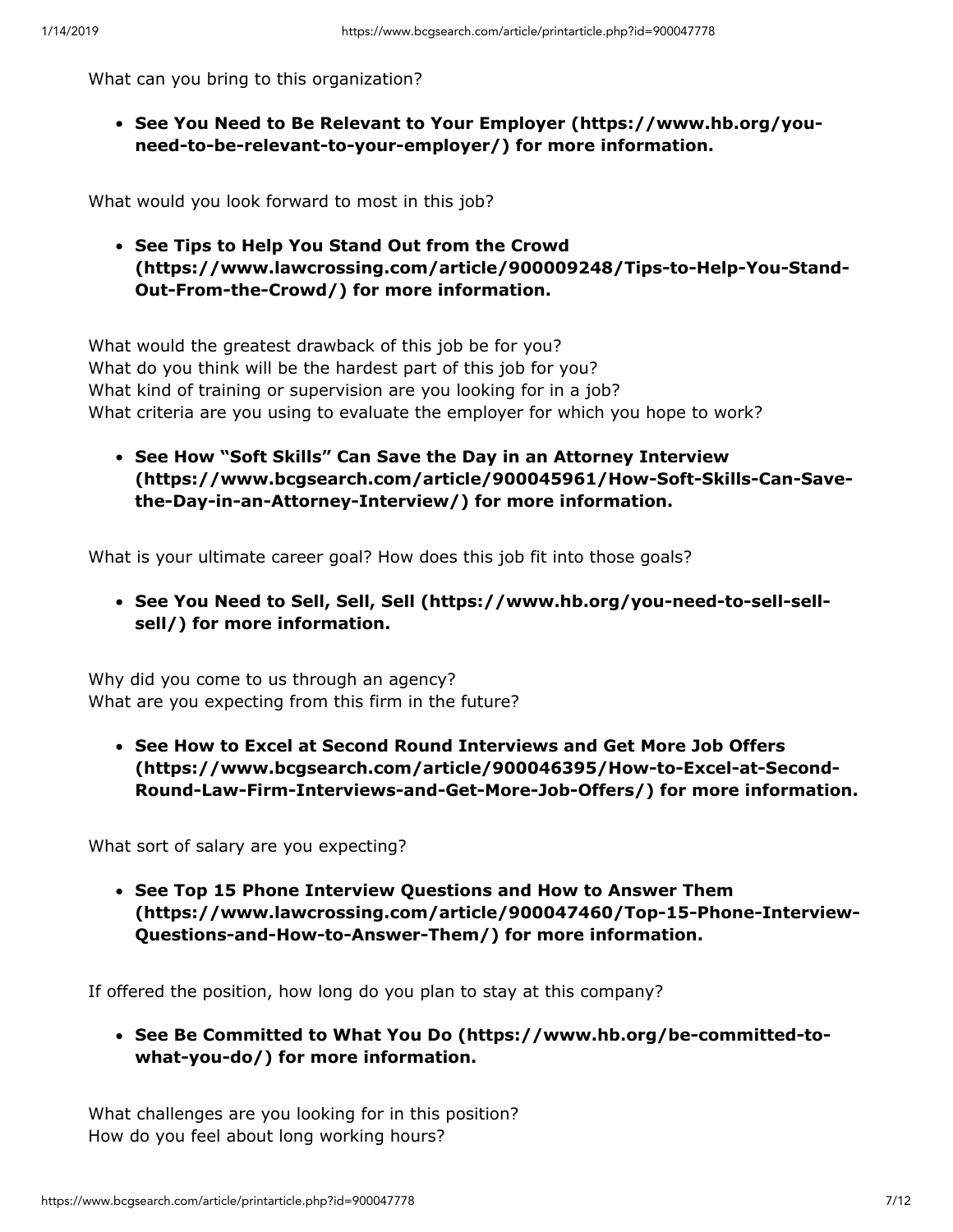**See Answering Questions about Expected Time Commitments during a Law [Firm Interview \(https://www.lawcrossing.com/article/900007755/How-Do-I-](https://www.lawcrossing.com/article/900007755/How-Do-I-Answer-When-They-Ask-Me-if-I-m-Willing-to-Work-Eighty-Hours-a-Week/)Answer-When-They-Ask-Me-if-I-m-Willing-to-Work-Eighty-Hours-a-Week/) for more information.**

What other law firms have you applied to, and why?

**See How to Talk about Other Interviews in Your Interviews [\(https://www.hb.org/how-to-talk-about-other-interviews-in-your](https://www.hb.org/how-to-talk-about-other-interviews-in-your-interviews/)interviews/) for more information.**

Why did you decide to switch from private sector to public interest work?

**See Simple Ways to Convey Why You Are Changing Jobs as an Attorney without Trashing Anyone (https://www.bcgsearch.com/article/900046047/Simple-Ways-to-Convey-[Why-You-Are-Changing-Jobs-as-an-Attorney-without-Trashing-Anyone/\) for](https://www.bcgsearch.com/article/900046047/Simple-Ways-to-Convey-Why-You-Are-Changing-Jobs-as-an-Attorney-without-Trashing-Anyone/) more information.**

How much experience have you had with public interest organizations?

**See How to Put Yourself Back on Track as an Attorney by Taking a Public Interest Job (https://www.bcgsearch.com/article/900046019/How-to-Put-[Yourself-Back-on-Track-as-an-Attorney-by-Taking-a-Public-Interest-Job/\) fo](https://www.bcgsearch.com/article/900046019/How-to-Put-Yourself-Back-on-Track-as-an-Attorney-by-Taking-a-Public-Interest-Job/)r more information.**

**Questions about Your Personality, Values, and Views on Law: These questions are** designed to assess your personality, values, and views on the law to ensure that you are a good fit for a law firm environment and for the unique law firm environment where you are interviewing. Some of the questions are designed to assess whether you are a team player (important for a law firm). Others are designed to assess your politics, awareness of current events, and the quality of your "lawyering" skills, such as analytical thinking, powers of debate, advocacy, and commitment to a cause.

What qualities do you think a good lawyer should have?

**See Top 20 Reasons Why There Is No Better Profession Than Practicing Law (https://www.bcgsearch.com/article/900046288/Top-20-Reasons-Why-[There-Is-No-Better-Profession-Than-Practicing-Law/\) for more information.](https://www.bcgsearch.com/article/900046288/Top-20-Reasons-Why-There-Is-No-Better-Profession-Than-Practicing-Law/)**

What two or three things are most important to you in a job? Are you a team player or do you prefer to work on your own?

**See Preparing to Answer Key Interview Questions [\(https://www.bcgsearch.com/article/900044552/Preparing-to-Answer-Key-](https://www.bcgsearch.com/article/900044552/Preparing-to-Answer-Key-Interview-Questions/)Interview-Questions/) for more information.**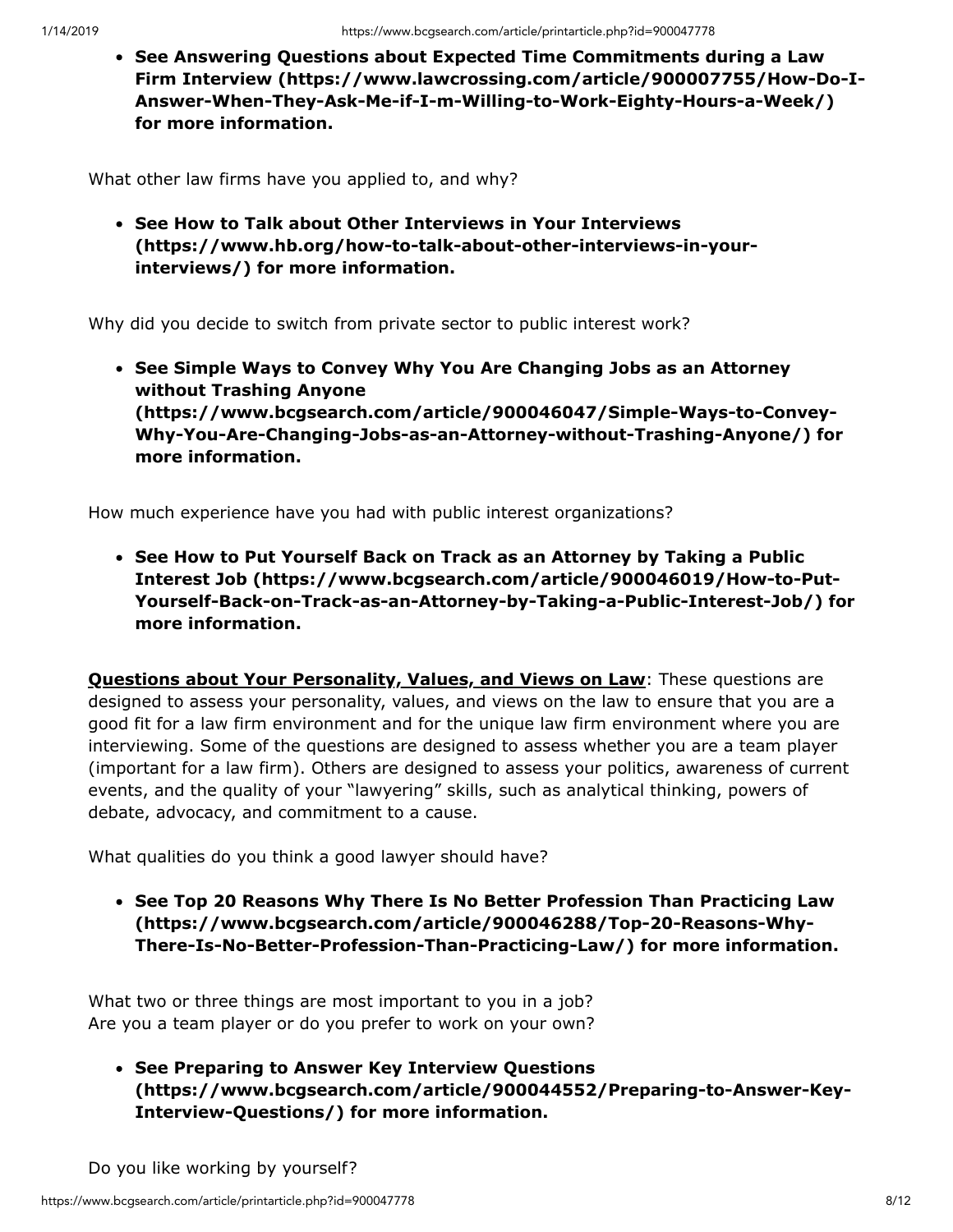**[See Three Simple Ways to Tell If You Should Work \(or Continue to Work\) in a](https://www.bcgsearch.com/article/900047467/Three-Simple-Ways-to-Tell-If-You-Should-Work-or-Continue-to-Work-in-a-Law-Firm/) Law Firm (https://www.bcgsearch.com/article/900047467/Three-Simple-Ways-to-Tell-If-You-Should-Work-or-Continue-to-Work-in-a-Law-Firm/) for more information.**

What type of people do you work with best or would have trouble working with? How are you prepared to work with clients/colleagues who are different from you?

**[See The Importance of Fitting In \(https://www.hb.org/the-importance-of](https://www.hb.org/the-importance-of-fitting-in/)fitting-in/) for more information.**

In what environment do you work best?

**[See Why You Should Dress Nicely as an Attorney Even When the Law Firm Is](https://www.bcgsearch.com/article/900046057/Why-You-Should-Dress-Nicely-as-an-Attorney-Even-When-the-Law-Firm-is-Casual/) Casual (https://www.bcgsearch.com/article/900046057/Why-You-Should-Dress-Nicely-as-an-Attorney-Even-When-the-Law-Firm-is-Casual/) for more information.**

How do you get things done? How to you deal with stress?

> **See Seven Reasons Why Practicing Law Might Be More Stressful than Spending 18 months in a POW Camp (https://www.bcgsearch.com/article/900044981/Seven-Reasons-Why-[Practicing-Law-is-More-Stressful-than-Spending-18-Months-in-a-POW-Camp/\)](https://www.bcgsearch.com/article/900044981/Seven-Reasons-Why-Practicing-Law-is-More-Stressful-than-Spending-18-Months-in-a-POW-Camp/) for more information.**

Describe how you would handle a disagreement between you and your supervisor about the direction a case should take.

What do you feel are things that help a person become successful?

**See Why the Best Actors and Attorneys Are Exactly Alike [\(https://www.bcgsearch.com/article/900045315/Why-the-Best-Actors-and-](https://www.bcgsearch.com/article/900045315/Why-the-Best-Actors-and-Attorneys-Are-Exactly-Alike/)Attorneys-Are-Exactly-Alike/) for more information.**

How do you feel about accountability versus reconciliation? How do you feel about representing alleged child abusers? Is there any crime you would have trouble defending? How do you feel when defense of the First Amendment conflicts with other rights? If you weren't in law school, what would you be doing? Tell me about a recent Supreme Court case you disagreed with and why. If you were a court, how would you rule on the following issue…? How committed are you to service for the underrepresented? What interest do you have in service to the public generally? What was an interesting legal issue you dealt with in your job last summer? If you had a completely free choice, which law would you like to change and why?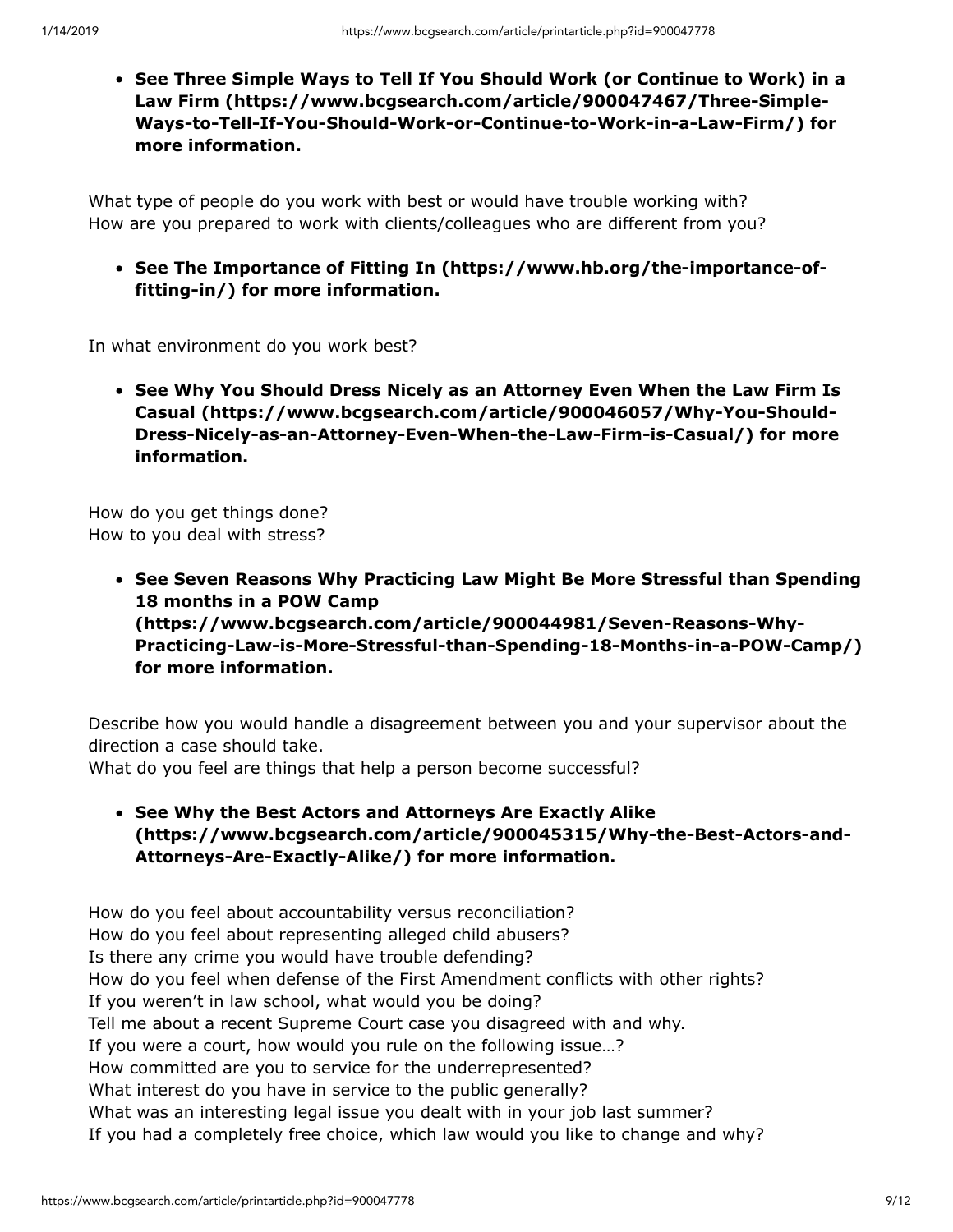### **[See Find an Employer with Similar Values \(https://www.hb.org/find-an](https://www.hb.org/find-an-employer-with-similar-values/)employer-with-similar-values/) for more information.**

In your view, what are the major problems/opportunities facing the legal industry? Why don't you want to be a counselor at law?

**Questions about Your Specific Accomplishments**: If you have made it this far, you have accomplished a great deal! These questions are designed to showcase those accomplishments. The key to answering these questions is to be specific (give concrete details), be proud without being arrogant, and be honest. You want your interviewer to feel that he or she has learned something new, real, and exceptional about you. You also want your interviewer to understand that there is "meat on the bones" of your resume and that you will accomplish great things for your new law firm just as you have done for your past firms, schools, and in other areas of your life. You want your interviewer to be impressed with you, to consider you a "winner," and to appreciate the value you will bring to the team.

What is your biggest accomplishment?

**See Why You Should Think about Specific Results Achieved in Past Jobs [\(https://www.bcgsearch.com/article/900045982/Why-You-Should-Think](https://www.bcgsearch.com/article/900045982/Why-You-Should-Think-about-Specific-Results-Achieved-in-Past-Jobs/)about-Specific-Results-Achieved-in-Past-Jobs/) for more information.**

What one thing have you done that you're proudest of? What is the most difficult/rewarding thing you've ever accomplished?

**[See Be Vulnerable and Authentic \(https://www.hb.org/be-vulnerable-and](https://www.hb.org/be-vulnerable-and-authentic/)authentic/) for more information.**

What type of responsibilities have you had in prior work experiences?

**See Four Factors Attorneys Should Always Consider for Any Interview [\(https://www.bcgsearch.com/article/900046031/Four-Factors-Attorneys-](https://www.bcgsearch.com/article/900046031/Four-Factors-Attorneys-Should-Always-Consider-for-Any-Interview/)Should-Always-Consider-for-Any-Interview/) for more information.**

Tell me about your legal writing sample/note. Tell me about a legal memo you wrote this year. Tell me about a complex legal issue you worked on. Describe a situation where you had to convince someone of your viewpoint.

**See Why You Should Wing It in an Attorney Interview No Matter How Good [You Are with People \(https://www.bcgsearch.com/article/900045981/Why-](https://www.bcgsearch.com/article/900045981/Why-You-Should-Never-Wing-It-in-an-Attorney-Interview-No-Matter-How-Good-You-Are-with-People/)You-Should-Never-Wing-It-in-an-Attorney-Interview-No-Matter-How-Good-You-Are-with-People/) for more information.**

Describe the project or situation that best demonstrated your analytical skills. What has been the greatest challenge you have faced during your volunteer efforts? How did you overcome such a challenge?

Describe a professional failure and how you handled it.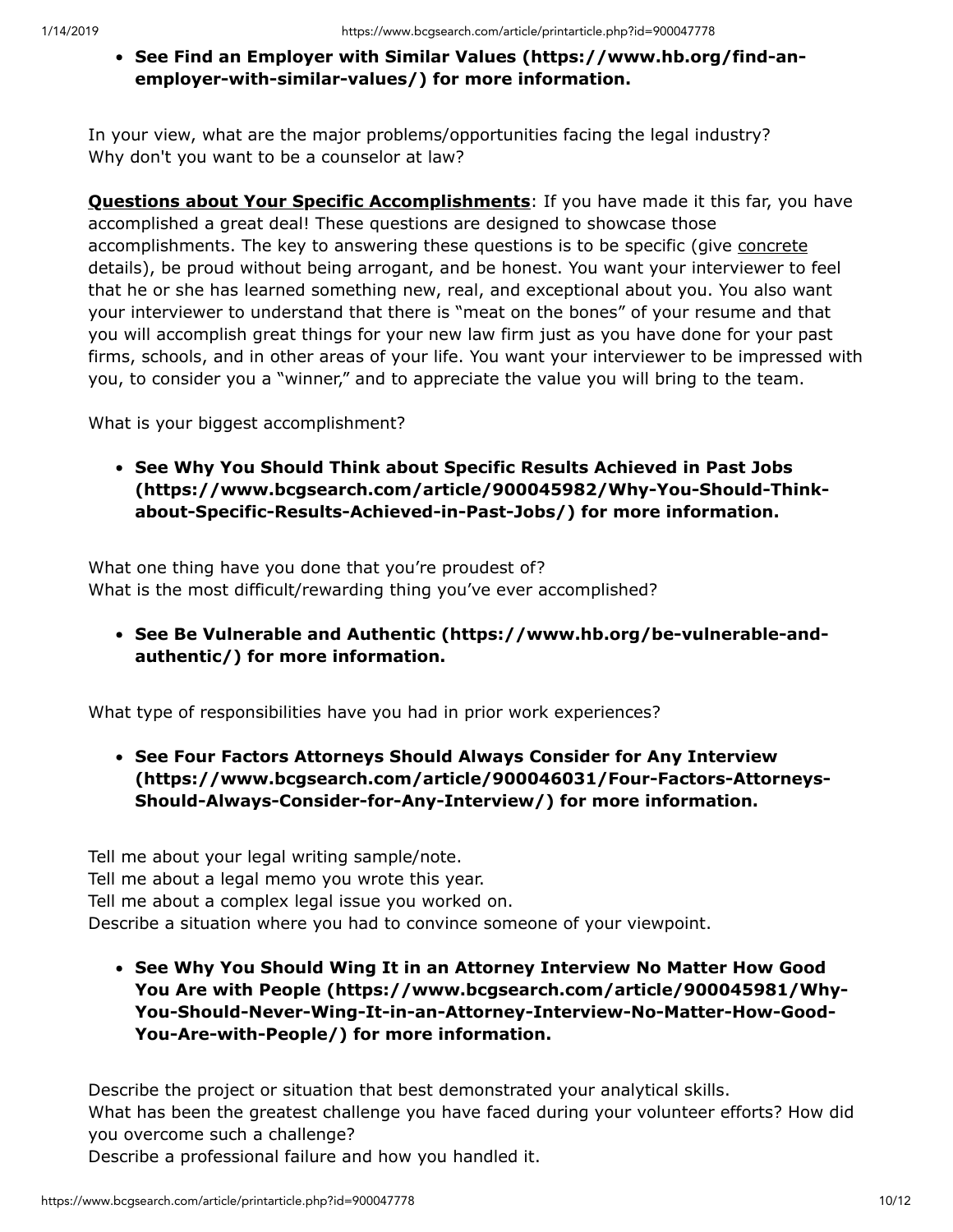What community service project do you believe allowed you to make the greatest impact and how?

**Questions about Your Law School Experience**: Especially for recent law school graduates, there will generally be a set of questions about law school and the law school experience. Until you have practiced for several years, there is not much to evaluate you by except law school. Moreover, law school is something all lawyers have in common and it is thus a relatively easy place to focus on in an interview. Thinking through the following questions will prepare you to tackle the majority of questions about the "law school experience" in an insightful and productive manner. Remember, you are applying for a job as a lawyer, so the more enthusiasm you manifest for law school and all it had to offer, the better off you will be.

- What do/did you like most about law school? What do/did you find most challenging?
- What was your favorite class in law school? Why?
- Who was your favorite professor in law school? Why?
- Tell me about your hardest law school exam question.
- What extracurricular activities have you participated in during law school?
- What was the issue you argued in Moot Court? What was the argument on the other side?
- What clinical work have you done in law school?
- Tell me about your participation on the journal, in your externship, your clinical program, or your research project.
- Tell me about your thesis/journal article.
- Do you think your grades are a good indication of your academic achievement? Are they an indication of your ability to do a good job at this organization?

#### **See the following articles for more information:**

- **Four Factors Firms Consider Along with Grades for Mid-Level Associate [Attorneys \(https://www.bcgsearch.com/article/900046015/Four-Factors-](https://www.bcgsearch.com/article/900046015/Four-Factors-Firms-Consider-Along-with-Grades-for-Mid-Level-Associate-Attorneys/)Firms-Consider-Along-with-Grades-for-Mid-Level-Associate-Attorneys/)**
- **How Much Do Grades Really Matter for Attorneys? [\(https://www.bcgsearch.com/article/900045960/How-Much-Do-Grades-](https://www.bcgsearch.com/article/900045960/How-Much-Do-Grades-Really-Matter-for-Attorneys/)Really-Matter-for-Attorneys/)**

Why did you only get an "LP" in…?

**[See Even If You Can't Change Your Grades as an Attorney, What You Have the](https://www.bcgsearch.com/article/900045973/Even-If-You-Cant-Change-Your-Grades-as-an-Attorney-What-You-Have-the-Power-to-Change-in-the-Interview/) Power to Change in the Interview (https://www.bcgsearch.com/article/900045973/Even-If-You-Cant-Change-Your-Grades-as-an-Attorney-What-You-Have-the-Power-to-Change-in-the-Interview/) for more information.**

Have you enjoyed law school?

https://www.bcgsearch.com/article/printarticle.php?id=900047778 11/12 **Questions about Outside Interests and Hobbies**: You should always be prepared to answer questions about your outside interests and hobbies. Sometimes these questions come up as icebreakers and sometimes they are used to assess whether a candidate is a wellrounded person with interests outside of work. But beware – while on one hand law firms